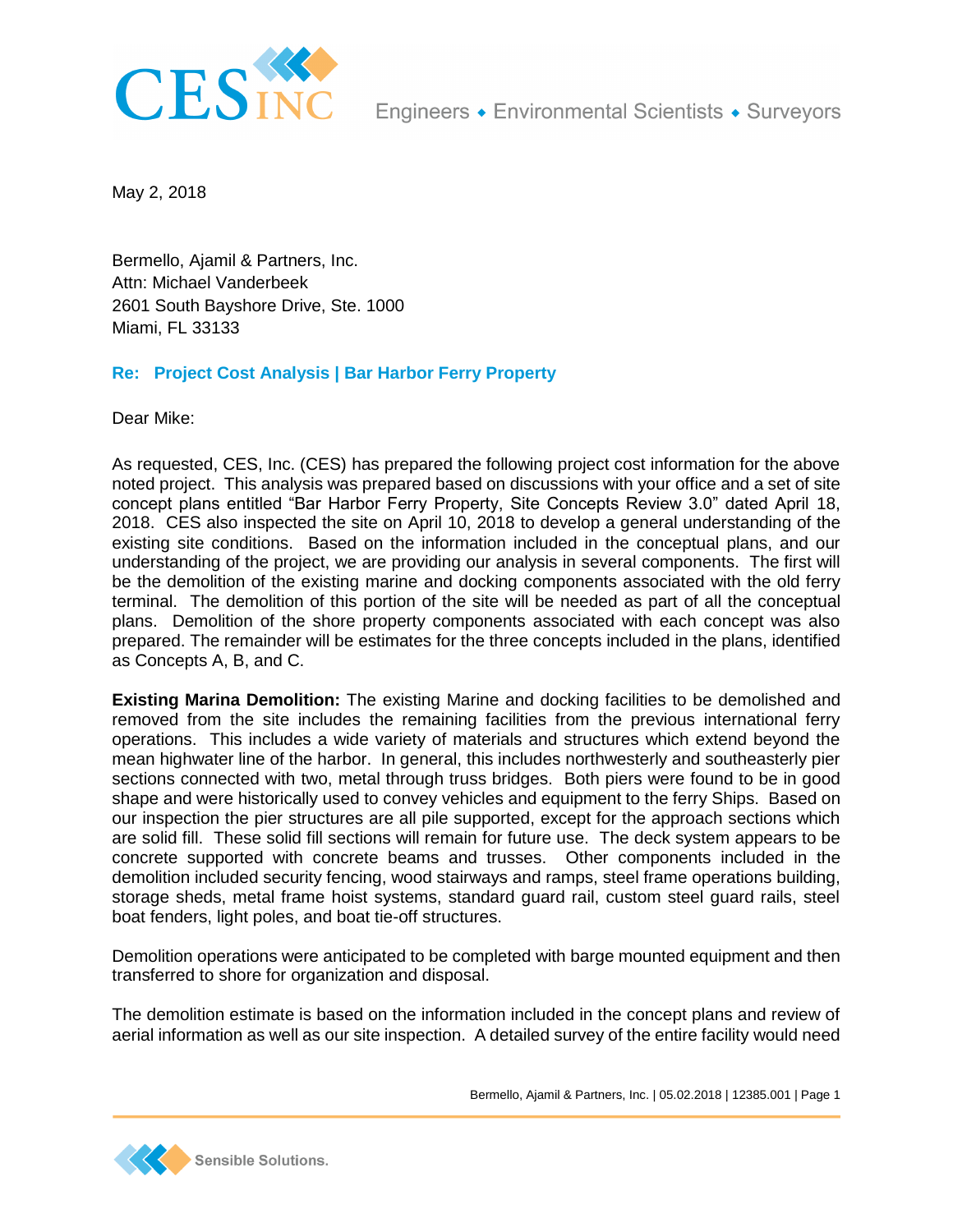

to be completed to accurately determine the exact extent of the scope of the demolition for final cost estimates.

Based on our assessment we determined a probabe demolition cost as follows:

## **Existing Marina Demolition = \$2,001,224.00**

**Existing Shore Property Demolition:** The existing shore property demolition will include the demolition of two existing support buildings and in some cases the existing main ferry administration building. Site demolition will include removal of all security fencing, lighting, etc. All paved areas will be removed as well as site retaining wall structures. This includes general site grading as required. This cost has been included in all the conceptual plan assessments.

### **Existing Shore Property Demolition = \$451,759.00**

#### **Development Considerations:**

The following assessments for the conceptual plans were developed considering the following:

- 1. The two existing solid fill piers will remain in place and will be modified as needed to provide the functional operations indicated on the conceptual plans. In the case of the northwesterly pier, this will include excavating and regrading the structure for proposed public boat ramp use in some concepts.
- 2. Salvageable items included in the existing marina demolition include the two through truss bridges and the steel boat fenders. These items were included in the demolition for removal and reuse.
- 3. In all concepts, any permanent pier construction was considered to be typical commercial wood and pile construction to meet regulatory restrictions. Seasonal ramps include standard commercial aluminum frame and non-slip surface. Seasonal float systems included commercial wood frame and high-density foam floating systems.
- 4. Shoreland construction considers utilizing existing underground facilities to the greatest extent possible. This included utilizing existing sewer and water connections as well as underground electrical and communication.
- 5. Estimates indicated do not include salvage and recycling benefits which may be available for certain materials.
- 6. The assessment assumes that no hazardous materials or underground tanks are located within the project limits.

**Concept A:** Concept A includes the complete demolition of the existing shoreland facilities and buildings. Once this is completed the site will be reconstructed with new parking areas, travel lanes, and site facilities. This will also include construction of an approximately 5,000 square foot service building with public facilities. This concept includes two options noted as A1 and A2. Both have the same proposed shoreland components but have different proposed marine facilities.

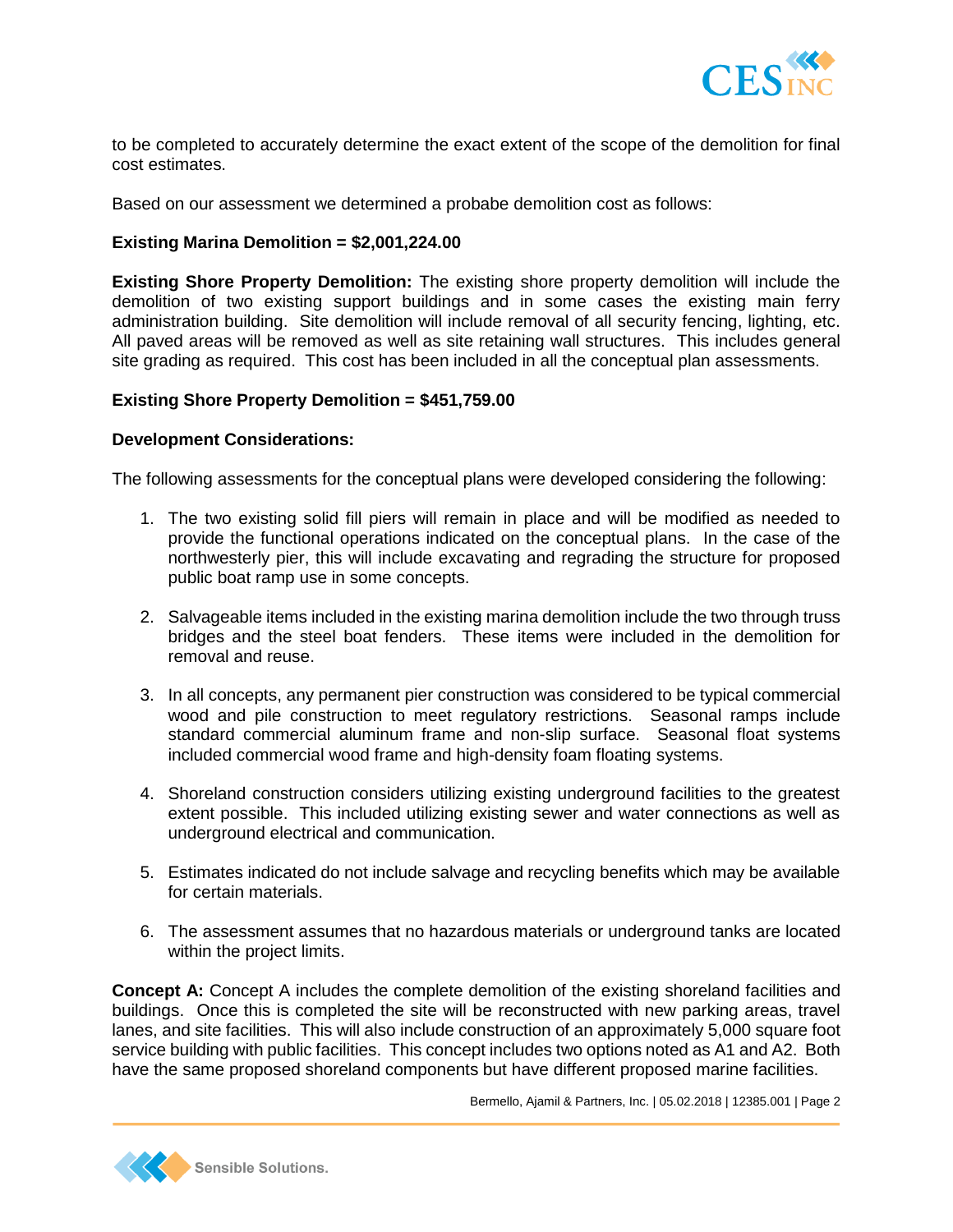

A1 includes construction of a public boat ramp and local ferry dock off the northwest existing pier and a small recreational/commercial marina along the inside of the existing southeasterly solid fill pier. Marine fueling provisions include two 2,500 gallon above ground fuel tanks, on shore, for gas and diesel with pump services at the end of the solid fill pier section. A2 includes the same public boat ramp and Local Ferry construction as A1 but includes a more expansive Recreational/commercial marina off the existing southeasterly solid fill pier. This includes substantially more docking facilities which extend beyond the existing southeasterly solid fill pier. Marine fueling provisions include two 5,000 gallon above ground fuel tanks, on shore, for gas and diesel with pump services at the end of the solid fill pier section. Also included in this concept will be the installation of seasonal floating wave attenuators located on the southeasterly side of the proposed docking facilities.

Based on our assessment we determined a probable construction cost for these concepts as follows:

## **Concept A1 = \$4,636,752.00 Concept A2 = \$5,886,980.00**

**Concept B:** Concept B includes the complete demolition of the existing shoreland facilities and buildings. Once this is completed the site will be reconstructed with new parking areas, travel lanes, and site facilities. This will also include construction of an approximately 5,000 square foot service building with public facilities. I n addition, this concept considers the construction of a motor-coach shed to provide cover for riders entering and exiting.

This concept includes three options noted as B1, B2, and B3. All these options will have the same shoreland construction components but have different proposed marine facilities. B1 includes a public boat ramp and local ferry dock off the existing northwest solid fill pier and a cruise tendering marina located between the two existing solid fill piers. B2 includes the same public boat ramp and local ferry dock of the existing northwest pier but expands the proposed use of the existing southeasterly solid fill pier. In this location a recreational/commercial marina is proposed on the inside of the solid fill section of the pier and a cruise tendering pier established off the end. Both B1 and B2 include Marine fueling provisions of two 2,500 gallon above ground fuel tanks, on shore, for gas and diesel with pump services at the end of the solid fill pier section. B3 includes the same public boat ramp and local ferry dock of the existing northwest pier but further expands the use of the southwesterly pier. In this area the recreational/commercial marina is proposed to be expanded to increase docking facilities. In addition, a second docking facility is proposed to serve cruise tendering needs. This option also includes the installation of a seasonal wave attenuation system. Marine fueling provisions include 5,000 gallon above ground fuel tanks, on shore, for gas and diesel with pump services at the end of the solid fill pier section.

Based on our assessment we determined a probable construction cost for these concepts as follows:

**Concept B1 = \$5,223,900.00 Concept B2 = \$4,970,328.00 Concept B3 = \$6,379,212.00**

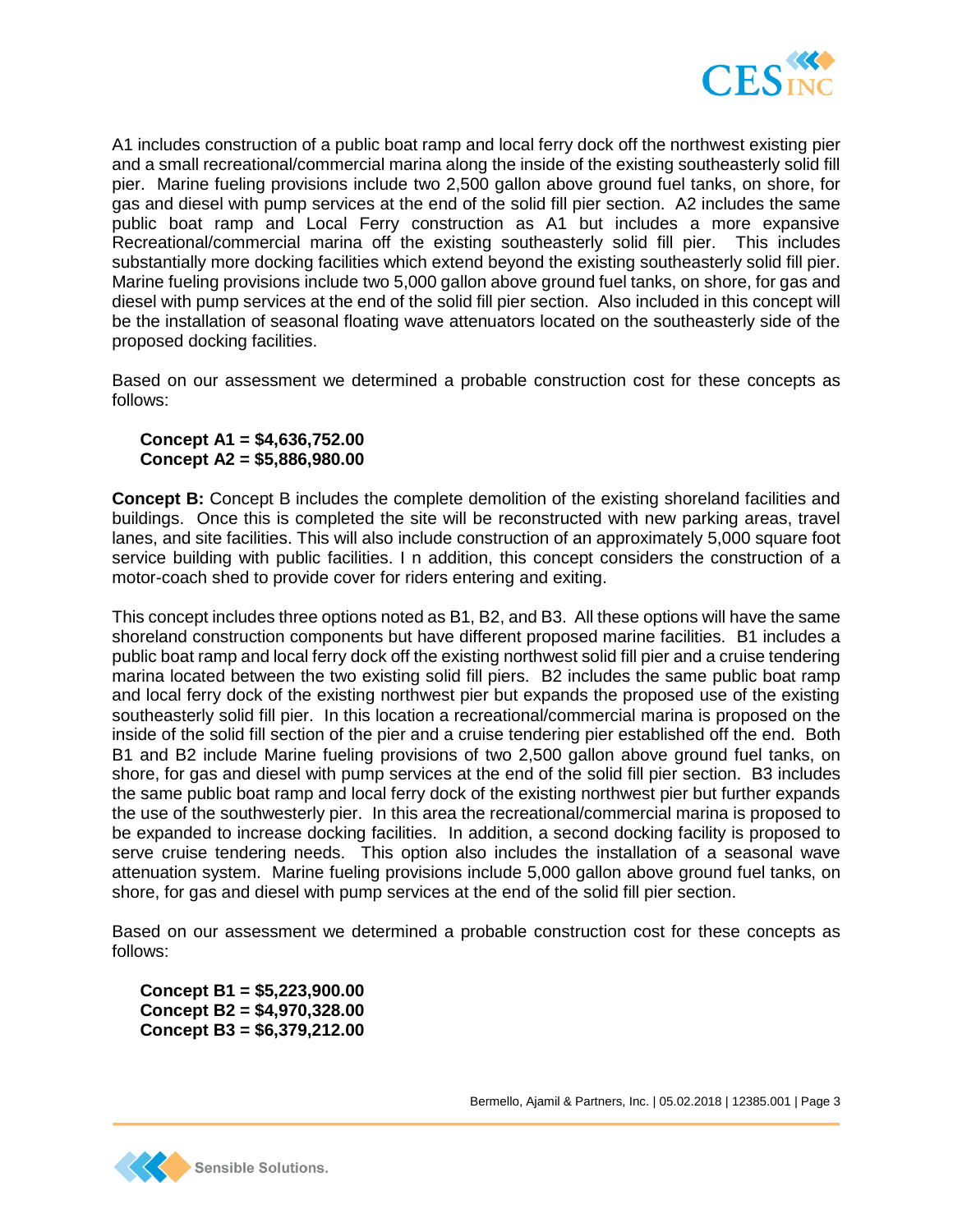

**Concept C:** Concept C includes the demolition of the existing shoreland paved areas and two of the existing service buildings. The existing service building located in the center of the site will remain and be remodeled. An approximately 2,500 square foot addition is also proposed for the existing structure. The site will be regraded and repaved with more efficient planned parking and travel areas.

This concept includes two options noted as C1 and C2. Both have the same proposed shoreland components but have different proposed marine facilities. C1 includes the construction of a completely new public boat ramp located westerly of the existing northwesterly solid fill pier. The existing northwesterly solid fill pier will be renovated to included docking facilities associated with proposed international ferry operations. A recreational/commercial marina will be established on the inside of the existing southeasterly solid fill pier and a cruise tendering dock established off the end. Marine fueling provisions include two 2,500 gallon above ground fuel tanks, on shore, for gas and diesel with pump services at the end of the solid fill pier section. C2 includes the same new public boat ramp and international ferry facility as C1 but expands the operations off the southeasterly pier. In this area the recreational/commercial marina operations will be expanded to extend beyond the solid fill pier to increase available use. The cruise tendering will be the same as C1; however, a seasonal floating wave attenuator system is proposed in this location. Marine fueling provisions include two 5,000 gallon above ground fuel tanks, on shore, for gas and diesel with pump services at the end of the solid fill pier section.

Based on our assessment we determined a probable construction cost for these concepts as follows:

## **Concept C1 = \$8,052,961.00 Concept C2 = \$8,547,630.00**

As noted this assessment was prepared based on conceptual plans and information. Once more detailed plans are prepared, these estimates will need to be revised accordingly. Individual cost information was based on costs realized for similar construction, Industry standards, and our experience with this type of construction.

We have included copies of the assessment worksheets in Appendix A for your information.

If you have any questions, or need any additional details, please feel free to contact us at any time.

Sincerely, CES, Inc.

Tim Brochu, Project Manager Senior Vice President

TB/gdr

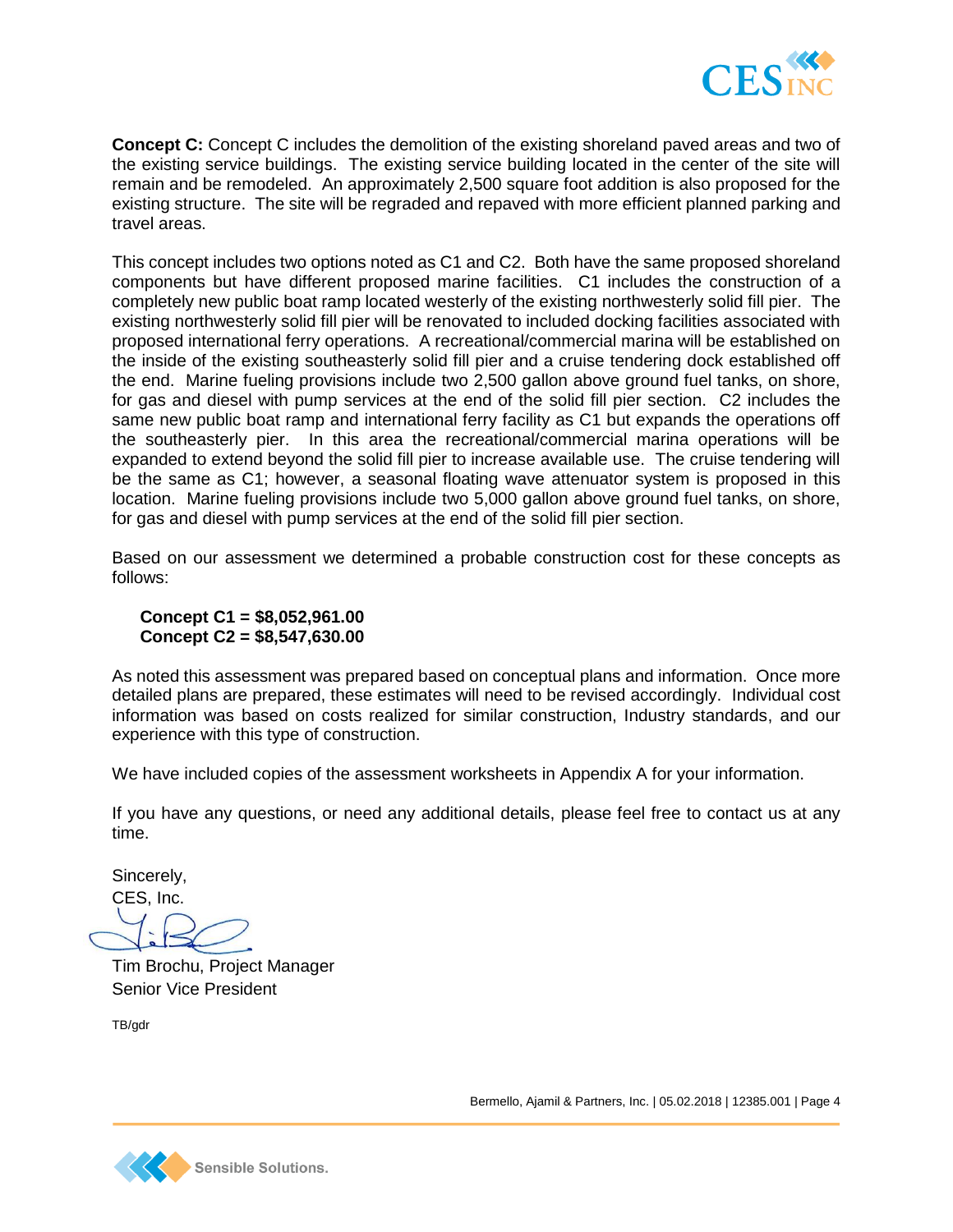

# **APPENDIX A Cost Estimate Worksheets**

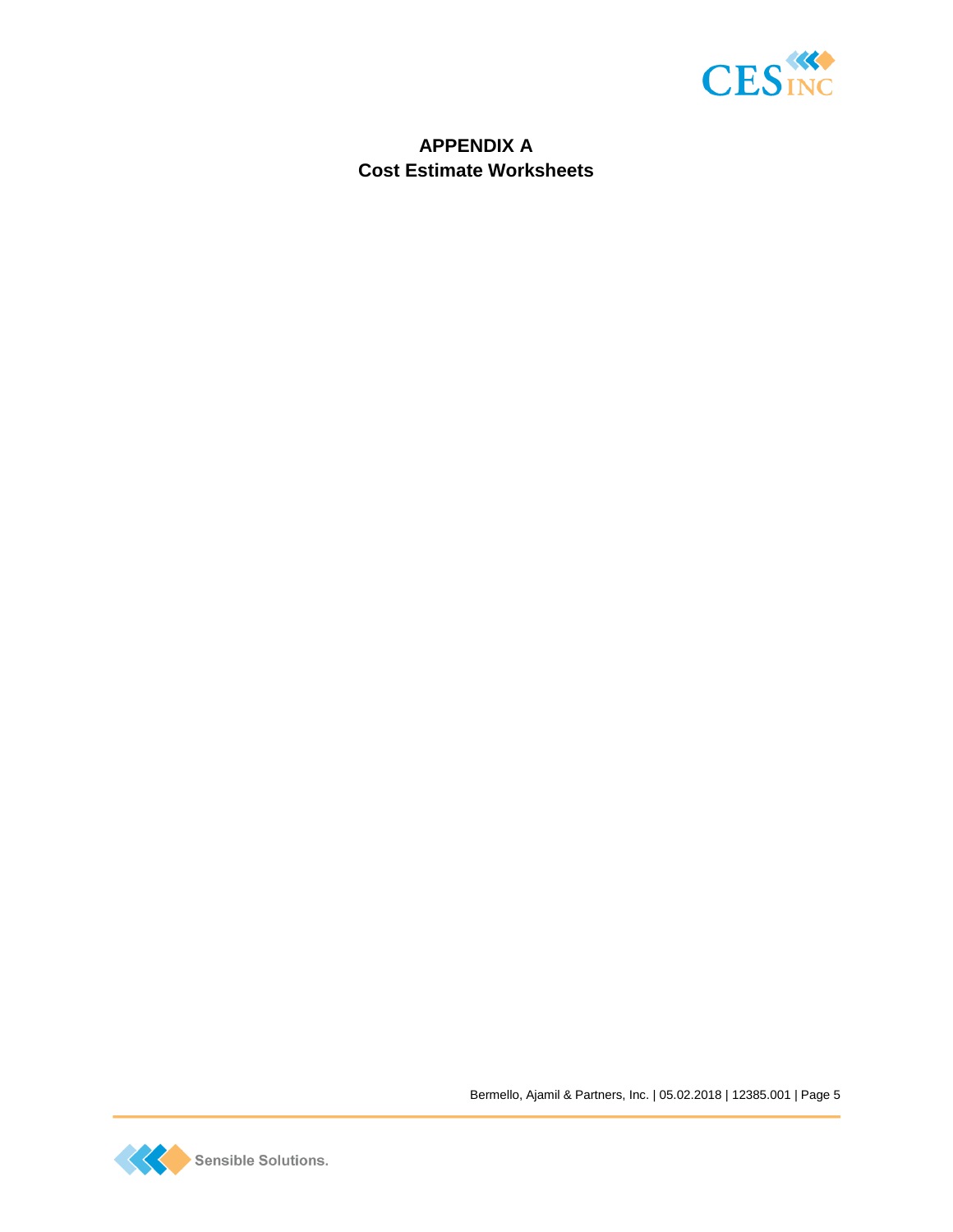| NW -Existing Pier Demo     | Quantity                 | Unit Cost               | <b>Total Cost</b> | Notes                                                 |  |  |
|----------------------------|--------------------------|-------------------------|-------------------|-------------------------------------------------------|--|--|
|                            |                          |                         |                   |                                                       |  |  |
| General:                   |                          |                         |                   |                                                       |  |  |
| Mobilization               | 10%                      | 10%                     | \$60,918          |                                                       |  |  |
| Bonds and Insurance (3%)   | 3%                       | 3%                      | \$18,275          |                                                       |  |  |
| Debris Booms               | 1500LF                   | \$20.00 If              | \$30,000          | Around entire work area (SE and NW)                   |  |  |
|                            |                          |                         |                   |                                                       |  |  |
|                            |                          |                         |                   |                                                       |  |  |
| <b>Barge Mounted Demo:</b> |                          |                         |                   |                                                       |  |  |
| Concrete decking           | 1,050 cu/yds             | \$150 cu/yd             | \$157,500         | Steel rebar reinforced                                |  |  |
| Pilings                    | 60 еа.                   | \$1000 еа.              |                   | \$60,000 Pilings are wood covered, assume steel core  |  |  |
| Wood and Steel Building    | 30,750 cu/ft             | $1.50 \text{ cu/ft}$    |                   | \$46,125 Existing Ferry Service building, two stories |  |  |
| Misc. Wood                 | 15 Tons                  | \$1000 Ton              | \$15,000          | old stair loading system, etc                         |  |  |
| Misc. Steel                | 50 Tons                  | \$1500 Ton              | \$75,000          | Steel Frames, hoists, etc                             |  |  |
| a. Light Poles             | 4 ea                     | $5250$ ea.              | \$1,000           | steel poles and lights (20')                          |  |  |
| b. Fencing                 | 800 lf                   | \$25 If                 | \$20,000          | Chain Link and posts                                  |  |  |
| c. Gurad Rail              | 100 lf                   | \$150 If                | \$15,000          | Typical Roadway guards                                |  |  |
| d. Misc. Steel structures  | ്                        | ്                       | \$10,000          | Sheds, sheet steel, etc.                              |  |  |
| e. Steel Fenders           | 9 ea                     | \$1,000 ea              |                   | \$9,000 Remove for repurposing                        |  |  |
|                            |                          |                         |                   |                                                       |  |  |
| ransfer to Shore and Disp. |                          |                         |                   |                                                       |  |  |
| Concrete decking           | $1,050$ cu/yds           | \$100 cu/yd             | \$105,000         | Steel rebar reinforced                                |  |  |
| Pilings                    | 60 еа.                   | \$250 ea.               |                   | \$15,000 Pilings are wood covered, assume steel core  |  |  |
| Wood and Steel Building    | $\overline{c}$           | $\overline{a}$          |                   | \$20,000 Existing Ferry Service building, two stories |  |  |
| Misc. Wood                 | 15 Tons                  | \$250 Tons.             | \$3,750           | old stair loading system, etc                         |  |  |
| Misc. Steel                | 50 Tons                  | \$750 Tons.             | \$37,500          | Steel Frames, hoists, etc                             |  |  |
| a. Light Poles             | 4 ea                     | \$50 ea.                | \$200             | steel poles and lights (20')                          |  |  |
| b. Fencing                 | 800 lf                   | \$10 If.                | \$8,000           | Chain Link and posts                                  |  |  |
| c. Gurad Rail              | 100 lf                   | \$125 If.               | \$12,500          | Typical Roadway guards                                |  |  |
| d. Misc. Steel structures  | $\overline{\mathbf{c}}$  | $\overline{\mathbf{c}}$ | \$10,000          | Sheds, sheet steel, etc.                              |  |  |
| e. Steel Fenders           | ea<br>Ō                  | ලී<br>\$500             | \$4,500           | Remove for repurposing                                |  |  |
|                            |                          |                         |                   |                                                       |  |  |
| Old Support Structures     |                          |                         |                   |                                                       |  |  |
| Concrete Blocks (2)        | 24 cu/yds                | \$1000 cu/yd            | \$24,000          | Concrete block on steel piles                         |  |  |
| Steel pilings              | T<br>$\overline{a}$      | ල්<br>\$1,500           | \$15,000          | exposed steel piles (18"                              |  |  |
|                            |                          |                         |                   |                                                       |  |  |
| Permitting                 | $\overline{\mathcal{C}}$ | $\overline{\mathbf{c}}$ | \$20,000          |                                                       |  |  |
|                            |                          |                         |                   |                                                       |  |  |
|                            |                          |                         | \$609,180         | Construction less mob/ins.                            |  |  |
|                            |                          |                         | \$688,373         | Construction Inc. mob/ins.                            |  |  |
| Contingency                | 20%                      |                         | \$137,674         |                                                       |  |  |
| TOTAL                      |                          |                         | \$826,047         |                                                       |  |  |
|                            |                          |                         |                   |                                                       |  |  |
|                            |                          |                         |                   |                                                       |  |  |
|                            |                          |                         |                   |                                                       |  |  |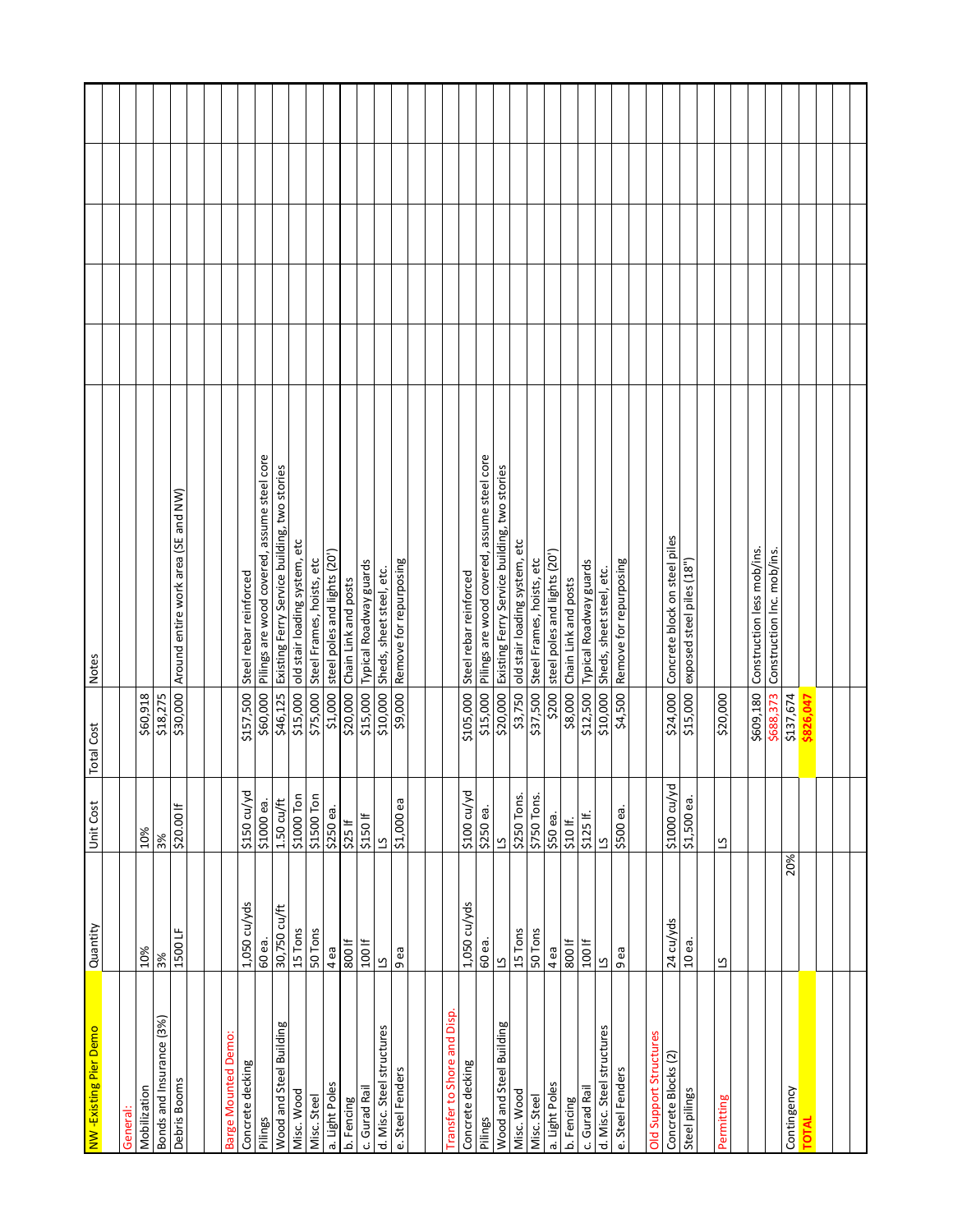| SE-Existing Pier Demo        | Quantity                 | Unit Cost               | <b>Total Cost</b> | Notes                                                 |  |  |
|------------------------------|--------------------------|-------------------------|-------------------|-------------------------------------------------------|--|--|
|                              |                          |                         |                   |                                                       |  |  |
| General:                     |                          |                         |                   |                                                       |  |  |
| Mobilization                 | 10%                      | 10%                     | \$86,665          |                                                       |  |  |
| Bonds and Insurance (3%)     | 3%                       | 3%                      | \$25,999          |                                                       |  |  |
|                              |                          |                         |                   |                                                       |  |  |
|                              |                          |                         |                   |                                                       |  |  |
| Barge Mounted Demo:          |                          |                         |                   |                                                       |  |  |
| Concrete decking             | 1,307 cu/yds             | \$150 cu/yd             |                   | \$196,050 Steel rebar reinforced                      |  |  |
| Pilings                      | 120ea                    | \$1000 еа.              |                   | \$120,000 Pilings are wood covered, assume steel core |  |  |
| Misc. Wood                   | 2 Tons                   | \$1000 Ton              | \$2,000           | shed, etc                                             |  |  |
| Misc. Steel                  | 20 Tons                  | \$1500 Ton              | \$30,000          | Steel frames, hoists, etc.                            |  |  |
| a. Light Poles               | 8ea.                     | \$250 ea                |                   | \$2,000 Steel posts and lights (20')                  |  |  |
| b. Fencing                   | 1000 lf                  | $$25 \text{ If}$        |                   | \$25,000 Chain link and posts                         |  |  |
| c. Gurad Rail (steel Fab)    | 900 If                   | \$200 If                |                   | \$180,000 custom steel guard rail outside fence       |  |  |
| d. Misc. Steel structures    | $\overline{\mathcal{C}}$ | $\overline{\mathbf{c}}$ |                   | \$10,000 Sheds, sheet metal, etc.                     |  |  |
|                              |                          |                         |                   |                                                       |  |  |
|                              |                          |                         |                   |                                                       |  |  |
|                              |                          |                         |                   |                                                       |  |  |
| and Disp<br>ransfer to Shore |                          |                         |                   |                                                       |  |  |
| Concrete decking             | 1,307 cu/yds             | \$100 cu/yd             |                   | \$130,700 Steel rebar reinforced                      |  |  |
| Pilings                      | 120 ea.                  | \$250 ea.               |                   | \$30,000 Pilings are wood covered, assume steel core  |  |  |
| Misc. Wood                   | 2 Tons                   | \$250 Ton               |                   | \$500 shed, etc                                       |  |  |
| Misc. Steel                  | 20 Tons                  | \$750 Ton               |                   | \$15,000 Steel frames, hoists, etc.                   |  |  |
| a. Light Poles               | 8ea.                     | \$50 еа.                | \$400             | Steel posts and lights (20')                          |  |  |
| b. Fencing                   | 1000 lf                  | \$10 If                 | \$10,000          | Chain link and posts                                  |  |  |
| c. Gurad Rail                | 900 lf                   | \$100 If                | \$90,000          | custom steel guard rail outside fence                 |  |  |
| d. Misc. Steel structures    | 2                        | ്                       | \$5,000           | Sheds, sheet metal, etc.                              |  |  |
|                              |                          |                         |                   |                                                       |  |  |
|                              |                          |                         |                   |                                                       |  |  |
| Permitting                   | ്വ                       | ്വ                      | \$20,000          |                                                       |  |  |
|                              |                          |                         |                   |                                                       |  |  |
|                              |                          |                         | \$866,650         | Construction less mob./ins.                           |  |  |
|                              |                          |                         | \$979,314         | Construction inc. mob./ins.                           |  |  |
| Contingency                  | 20%                      |                         | \$195,863         |                                                       |  |  |
| <b>TOTAL</b>                 |                          |                         | \$1,175,177       |                                                       |  |  |
|                              |                          |                         |                   |                                                       |  |  |
|                              |                          |                         |                   |                                                       |  |  |
|                              |                          |                         |                   |                                                       |  |  |
|                              |                          |                         |                   |                                                       |  |  |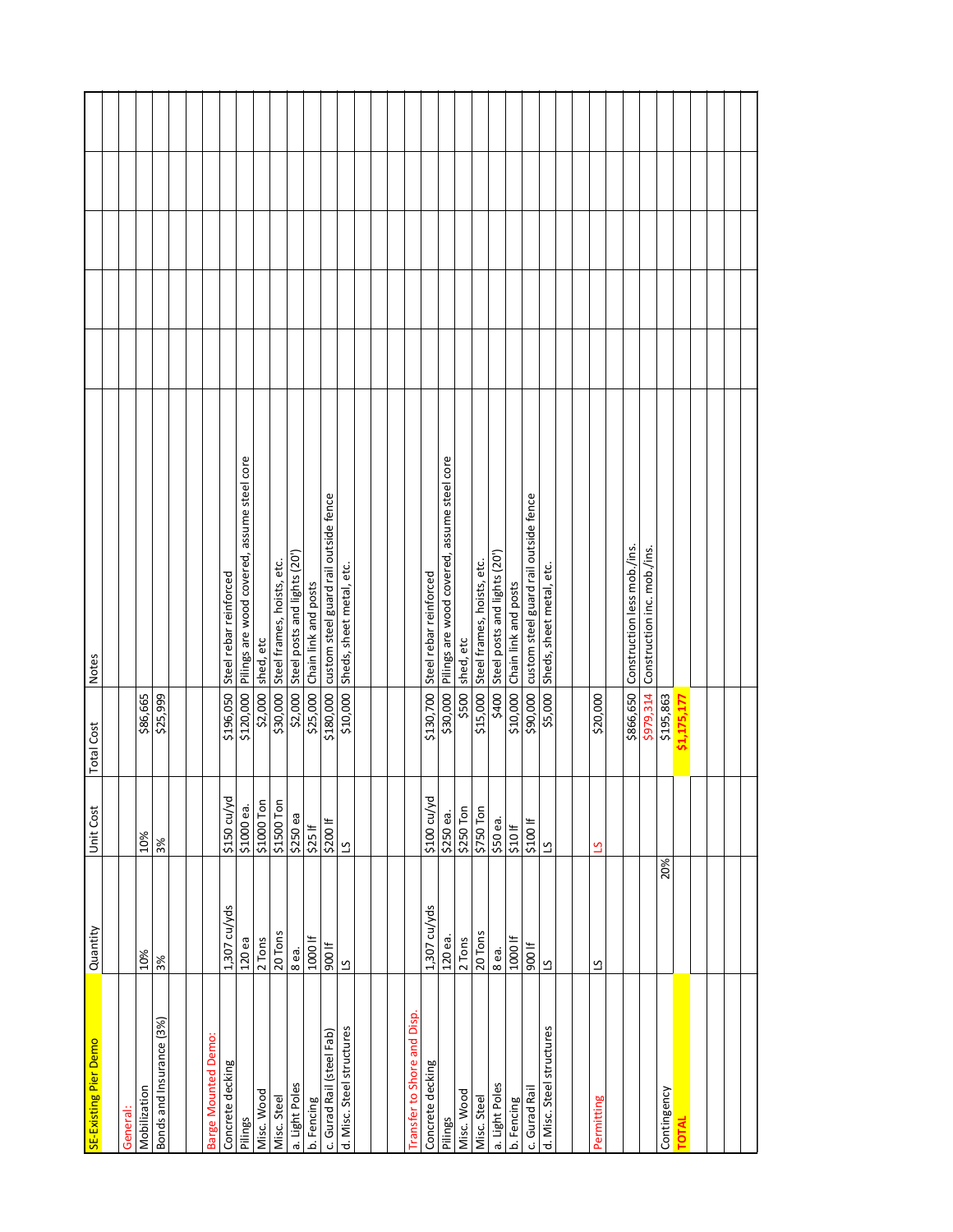| Site Demolition            | Quantity       | Unit Cost    | <b>Total Cost</b> | <b>Notes</b>                                           |  |
|----------------------------|----------------|--------------|-------------------|--------------------------------------------------------|--|
| Site Buildings:            |                |              |                   |                                                        |  |
| Main Terminal              | 90,000 cu/ft   | \$0.65 cu/ft | \$58,500          | Brick Structure, one story, on slab                    |  |
| Terminal Canopy            | $2,300$ sf     | \$1.50 cu/ft |                   | \$3,450   Metal Frame and Posts                        |  |
| Maint. Building #1         | 30,000 cu/ft   | \$0.75 cu/ft |                   | \$22,500 Brick Structure, 1.5 stories, full foundation |  |
| Maint. Building #2         | 24,000 cu/ft   | \$0.65 cu/ft |                   | \$15,600 Wood Structure, one story, on slab            |  |
| Concrete Pads:             |                |              |                   |                                                        |  |
| Pad #1                     | 75 cu/yds      | \$190 cu/yd  | \$14,250          | assume 6" slab with rebar                              |  |
| Pad #2                     | 80 cu/yds      | \$190 cu/yd  | \$15,200          | assume 6" slab with rebar                              |  |
|                            |                |              |                   |                                                        |  |
| Concrete Retain. Wall      | 600 lf         | \$5.00 If    | \$3,000           | Concrete segments, dry laid                            |  |
| Security Fencing           | $1,600$ If     | \$4.00 If    | \$6,400           | includes poles, chain link fence and barbwire          |  |
|                            |                |              |                   |                                                        |  |
| Paved Parking/Travel Areas | 19,125 sq/yds  | \$8.85 sq/yd | \$169,256         | Excavate existing pavement and disposal                |  |
| Light Poles and Lights     | 15 ea.         | \$500 ea     | \$7,500           | Remove and dispose                                     |  |
|                            |                |              |                   |                                                        |  |
| Site underground elec      | 51             | \$7,500      | \$7,500           | remove and dispose as needed                           |  |
|                            |                |              |                   |                                                        |  |
| Misc.                      | $\overline{c}$ | \$10,000     | \$10,000          | Gates, plastics, stantions, metals and small concrete  |  |
|                            |                |              | \$333,156         |                                                        |  |
| Mobilization               | 10%            |              | \$33,315          |                                                        |  |
|                            |                |              |                   |                                                        |  |
| Bonds and Insurance        | 3%             |              | \$9,995           |                                                        |  |
|                            |                |              | \$376,466         |                                                        |  |
| Contingency                | 20%            |              | \$75,293          |                                                        |  |
| <b>TOTAL</b>               |                |              | \$451,759         |                                                        |  |
|                            |                |              |                   |                                                        |  |
|                            |                |              |                   |                                                        |  |
|                            |                |              |                   |                                                        |  |
|                            |                |              |                   |                                                        |  |
|                            |                |              |                   |                                                        |  |
|                            |                |              |                   |                                                        |  |
|                            |                |              |                   |                                                        |  |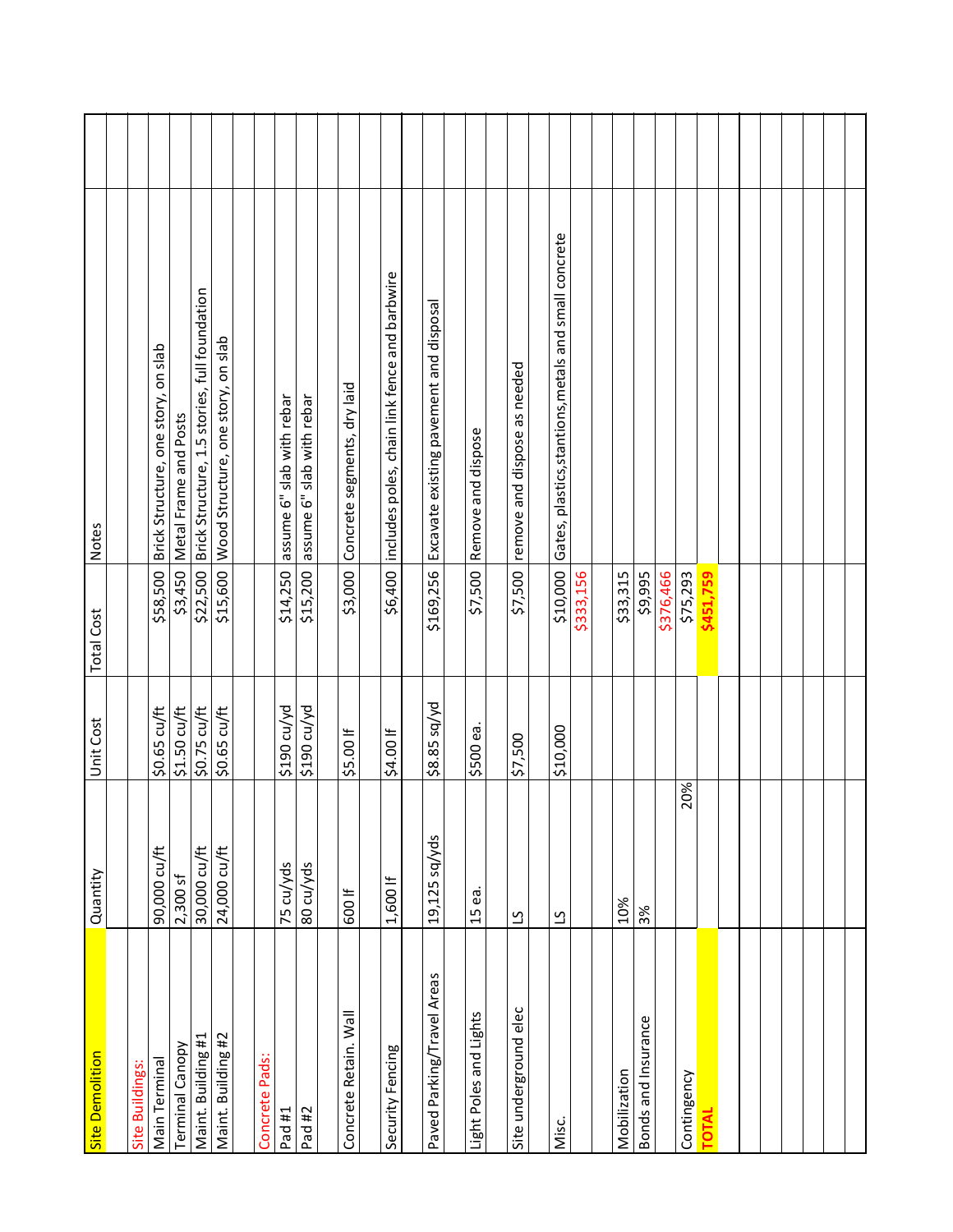| Concept A-1                  | Quantity        | Unit Cost      | <b>Total Cost</b> | <b>Notes</b>                                               |  |
|------------------------------|-----------------|----------------|-------------------|------------------------------------------------------------|--|
|                              |                 |                |                   |                                                            |  |
| Site Improvements            | Concept A-1     |                |                   |                                                            |  |
|                              |                 |                |                   |                                                            |  |
| Mobilization                 | 10%             |                | \$340,616         |                                                            |  |
| Bonds and Insurance          | 3%              |                | \$102,185         |                                                            |  |
| Site Demolition              | $\overline{c}$  | $\overline{5}$ | \$451,759         | (See Site Demolition Sheet)                                |  |
| sewer service (gravity)      | 350 lf          | \$100 If       | \$35,000          | 6" HDPE, from new support building                         |  |
| water service                | 100 If          | 1065           |                   | \$9,000  1" Service line off existing. To new Support Bldg |  |
| Underground utilities        | 100 lf          | 5250           |                   | \$25,000 New service to support bldg.                      |  |
| paved parking/travel         | 18,960 sq/yds   | b/bs 04        |                   | \$758,400 18" gravel, fabric and 3" pavement               |  |
| Landscaped areas             | $2,320$ sq/yds  | \$75.00 sq/yd  | \$174,000         | landscaping, paths, walkways, plantings, Lighting          |  |
| Support Building             | 5,000 sf        | \$165.00 sf    | \$825,000         | One Story, Slab/Frost wall, Public Facilities              |  |
| Pump Station                 | $\overline{c}$  | \$50,000       | \$50,000          | Upgrade existing pump station                              |  |
| Curbing                      | 4000 lf         | 525            | \$100,000         | Concrete slip form curbing                                 |  |
| Stormwater                   | $\overline{c}$  | \$35,000       | \$35,000          | Catch basins and 15" HDPE Stormdrain                       |  |
| Marine fueling facilities    | $\overline{c}$  | \$100,000      | \$100,000         | 2-2500 gal above ground with dispensers on pier            |  |
| <b>Bus Shed</b>              | $\overline{c}$  | \$375,000      | \$375,000         | Pole Shed type construction                                |  |
|                              |                 |                |                   |                                                            |  |
| Rec/Com Marina               |                 |                |                   |                                                            |  |
|                              |                 |                |                   |                                                            |  |
| Ramp (#1)                    | 60 lf           | 550            | \$3,000           | 4' wide, Aluminum                                          |  |
| Float System (#1)            | $3,000$ sf      | $545$ sf       |                   | \$135,000 12' wide, including moorings and supports        |  |
| Pier (#2)                    | $50 \text{ If}$ | \$500 If       | \$25,000          | 8' foot wide, wood and timber pilings                      |  |
|                              |                 |                |                   |                                                            |  |
| Public Boat Ramp/Local Ferry |                 |                |                   |                                                            |  |
|                              |                 |                |                   |                                                            |  |
| Ramp Construction            | $\overline{c}$  | \$125,000      | \$125,000         | Regrade existing solid fill pier, paving, conc. Ramps      |  |
| Float System                 | 4000 sf         | ৳<br>\$45      | \$180,000         | 20' wide, including moorings and supports, headwall        |  |
|                              |                 |                |                   |                                                            |  |
|                              |                 |                | \$3,406,159       | Construction less mob./ins.                                |  |
|                              |                 |                |                   | \$3,848,960 Construction inc. mob/ins.                     |  |
| Permitting                   | $\overline{c}$  | $\overline{5}$ | \$15,000          | Permit-by Rule/Tier 3 for permanent piers                  |  |
|                              |                 |                | \$3,863,960       |                                                            |  |
| Contingency                  | 20%             |                | \$772,792         |                                                            |  |
| <b>Total</b>                 |                 |                | \$4,636,752       |                                                            |  |
|                              |                 |                |                   |                                                            |  |
|                              |                 |                |                   |                                                            |  |
|                              |                 |                |                   |                                                            |  |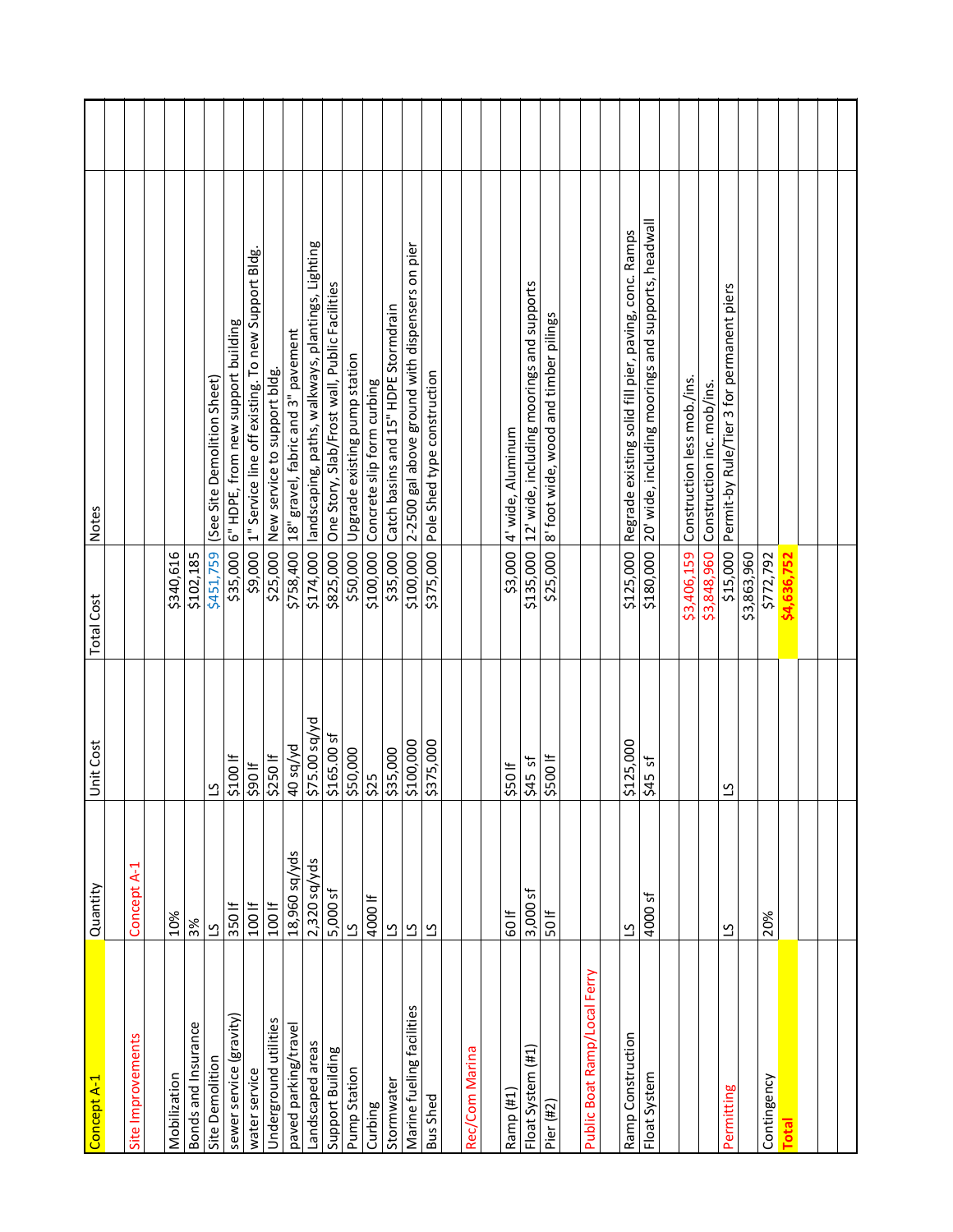| <b>Notes</b>      |                   |              |                     | (See Site Demolition Sheet) | 6" HDPE, from new support building | 1" Service line off existing. To new Support Bldg. | \$25,000 New service to support bldg | \$758,400 18" gravel, fabric and 3" pavement | landscaping, paths, walkways, plantings, Lighting | One Story, Slab/Frost wall, Public Facilities | Upgrade existing pump station | Concrete slip form curbing | \$35,000 Catch basins and 15" HDPE Stormdrain | 2-5000 gal above ground with dispensers on pier | \$375,000 Pole shed type construction |                | 4' wide, Aluminum | 12' wide, including moorings and supports | 8' foot wide, wood and timber pilings | 8' wide including moorings and supports | Floating system  |                              | Regrade existing solid fill pier, paving, conc. Ramps | 20' wide, including moorings and supports, headwall | Construction less mob./ins. | Construction inc. mob/ins. | Permit-by Rule/Tier 3 for permanent piers |             |             |              |  |  |
|-------------------|-------------------|--------------|---------------------|-----------------------------|------------------------------------|----------------------------------------------------|--------------------------------------|----------------------------------------------|---------------------------------------------------|-----------------------------------------------|-------------------------------|----------------------------|-----------------------------------------------|-------------------------------------------------|---------------------------------------|----------------|-------------------|-------------------------------------------|---------------------------------------|-----------------------------------------|------------------|------------------------------|-------------------------------------------------------|-----------------------------------------------------|-----------------------------|----------------------------|-------------------------------------------|-------------|-------------|--------------|--|--|
| <b>Total Cost</b> |                   | \$432,816    | \$129,845           | \$451,759                   | \$35,000                           | \$9,000                                            |                                      |                                              | \$174,000                                         | \$825,000                                     | \$50,000                      | \$100,000                  |                                               | \$150,000                                       |                                       |                | \$3,000           | \$567,000                                 | \$25,000                              | \$90,000                                | \$350,000        |                              | \$125,000                                             | \$180,000                                           | \$4,328,159                 | \$4,890,820                | \$15,000                                  | \$4,905,820 | \$981,160   | \$5,886,980  |  |  |
| Unit Cost         |                   |              |                     | ്വ                          | \$100 If                           | H 06\$                                             | \$250 lf                             | bV/ps 04                                     | \$75.00 sq/yd                                     | \$165.00 sf                                   | \$50,000                      | \$25                       | \$35,000                                      | \$150,000                                       | \$375,000                             |                | 550               | $545$ sf                                  | \$500 If                              | $$45$ sf                                | \$500 lf         |                              | \$125,000                                             | 5<br>\$45                                           |                             |                            | ്വ                                        |             |             |              |  |  |
| Quantity          | Concept A-2       | 10%          | 3%                  | $\overline{c}$              | 350 lf                             | 100 lf                                             | 100 lf                               | 18,960 sq/yds                                | 2,320 sq/yds                                      | 5,000 sf                                      | $\overline{\mathcal{C}}$      | 4000 lf                    | $\overline{c}$                                | $\overline{\mathcal{C}}$                        | $\overline{\mathcal{C}}$              |                | 60 lf             | 12,600 sf                                 | 50 lf                                 | ᡃᢑ<br>2000                              | 700 lf           |                              | ്വ                                                    | 4000 sf                                             |                             |                            | $\overline{a}$                            |             | 20%         |              |  |  |
| Concept A-2       | Site Improvements | Mobilization | Bonds and Insurance | Site Demolition             | sewer service (gravity)            | water service                                      | Underground utilities                | paved parking/travel                         | Landscaped areas                                  | Support Building                              | Pump Station                  | Curbing                    | Stormwater                                    | Marine Fuelin Facilities                        | <b>Bus Shed</b>                       | Rec/Com Marina | Ramp (#1)         | Float System (#1)                         | Pier (#2)                             | Float System (#2)                       | Wave Attenuators | Public Boat Ramp/Local Ferry | Ramp Construction                                     | Float System                                        |                             |                            | Permitting                                |             | Contingency | <b>Total</b> |  |  |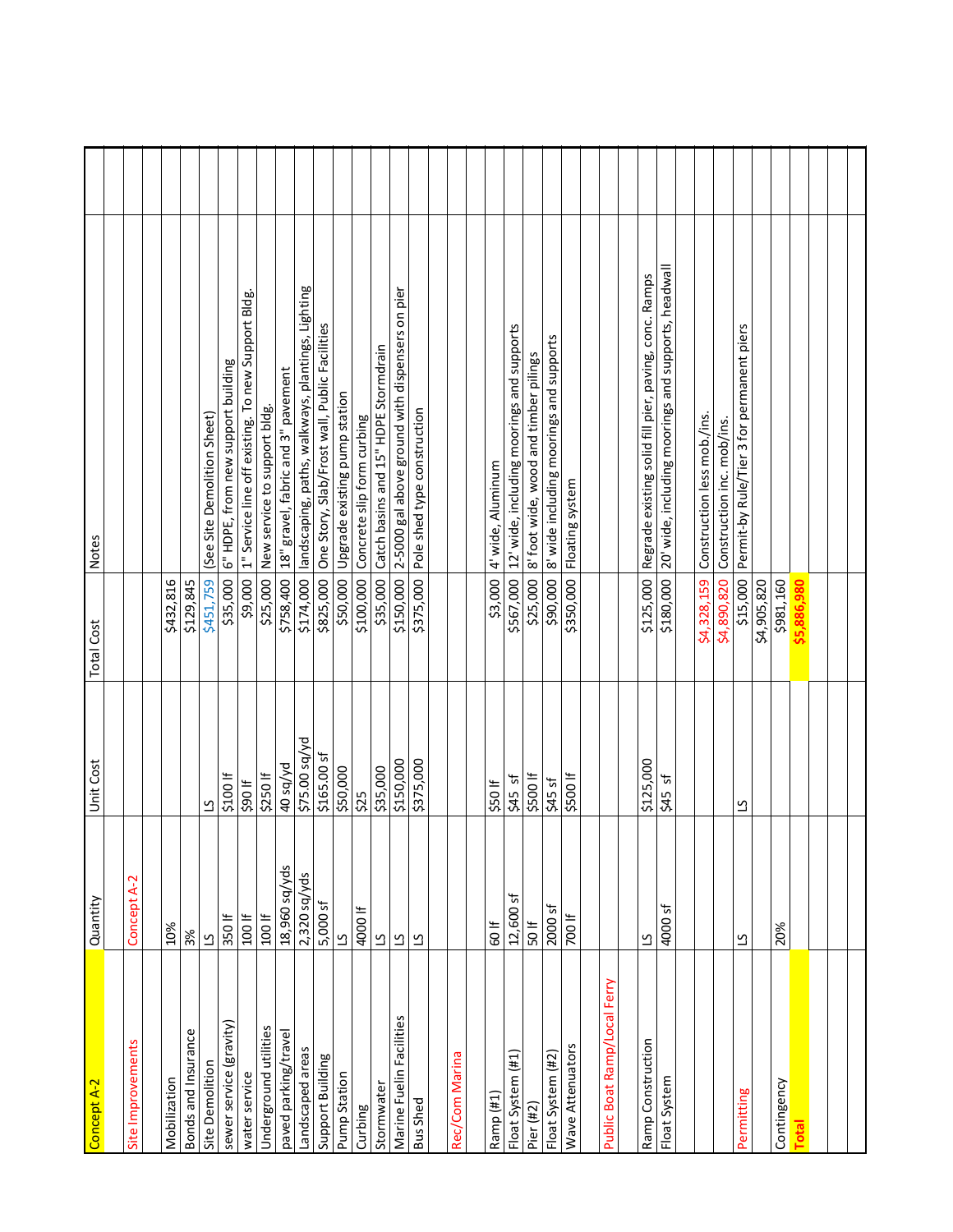| Concept B-1                  | Quantity                | Unit Cost     | <b>Total Cost</b> | Notes                                                           |
|------------------------------|-------------------------|---------------|-------------------|-----------------------------------------------------------------|
| Site Improvements            | Concept B-1             |               |                   |                                                                 |
|                              |                         |               |                   |                                                                 |
| Mobilization                 | 10%                     |               | \$383,916         |                                                                 |
| Bonds and Insurance          | 3%                      |               | \$115,175         |                                                                 |
| Site Demolition              | $\overline{c}$          | ⊻             | \$451,759         | (See Site Demolition Sheet)                                     |
| sewer service (gravity)      | 350 lf                  | \$100 If      | \$35,000          | 6" HDPE, from new support building                              |
| water service                | 100 lf                  | \$90 If       | \$9,000           | 1" Service line off existing. To new Support Bldg.              |
| Underground utilities        | 100 lf                  | \$250 lf      | \$25,000          | New service to support bldg.                                    |
| paved parking/travel         | 18,960 sq/yds           | 40 sq/yd      | \$758,400         | 18" gravel, fabric and 3" pavement                              |
| Landscaped areas             | 2,320 sq/yds            | \$75.00 sq/yd |                   | \$174,000  landscaping, paths, walkways, plantings, Lighting    |
| Support Building             | 5000 sf                 | \$165.00 sf   | \$825,000         | One Story, Slab/Frost wall, Public Facilities                   |
| Pump Station                 | $\overline{c}$          | \$50,000      |                   | \$50,000 Upgrade existing pump station                          |
| Curbing                      | 4000 lf                 | \$25          | \$100,000         | Concrete slip form curbing                                      |
| Stormwater                   | $\overline{\mathbf{c}}$ | \$35,000      | \$35,000          | Catch basins and 15" HDPE Stormdrain                            |
| Marine Fueling System        | $\overline{\mathbf{c}}$ | \$100,000     | \$100,000         | 2-2500 gal above ground with dispensers on pier                 |
| <b>Bus Shed</b>              | $\overline{c}$          | \$375,000     | \$375,000         | Pole shed type construction                                     |
|                              |                         |               |                   |                                                                 |
| Rec/Com Marina               |                         |               |                   |                                                                 |
|                              |                         |               |                   |                                                                 |
| Ramp (#1)                    | <b>\$00</b>             | \$50 If       | \$3,000           | 4' wide, Aluminum                                               |
| Float System (#1)            | 6000 <sub>sf</sub>      | $545$ sf      |                   | \$270,000 20' wide, including moorings and supports             |
| Pier (#1)                    | 50 lf                   | \$500 lf      | \$25,000          | 8' foot wide, wood and timber pilings                           |
| Ramp (#2)                    | 60 lf                   | \$50 If       | \$3,000           | 4' wide, Aluminum                                               |
| Float System (#2)            | 6000 sf                 | $545$ sf      | \$270,000         | 20' wide, including moorings and supports                       |
| Pier (#2)                    | 50 lf                   | \$500 If      | \$25,000          | 8' foot wide, wood and timber pilings                           |
| Public Boat Ramp/Local Ferry |                         |               |                   |                                                                 |
|                              |                         |               |                   |                                                                 |
| Ramp Construction            | $\overline{c}$          | \$125,000     |                   | \$125,000 Regrade existing solid fill pier, paving, conc. Ramps |
| Float System                 | 4000 sf                 | 5<br>545      | \$180,000         | 20' wide, including moorings and supports, headwall             |
|                              |                         |               |                   |                                                                 |
|                              |                         |               | \$3,839,159       | Construction less mob./ins.                                     |
|                              |                         |               |                   | \$4,338,250 Construction inc. mob/ins.                          |
| Permitting                   | $\overline{c}$          | $\mathbf{r}$  | \$15,000          | Permit-by Rule/Tier 3 for permanent piers                       |
|                              |                         |               | \$4,353,250       |                                                                 |
| Contingency                  | 20%                     |               | \$870,650         |                                                                 |
| Total                        |                         |               | \$5,223,900       |                                                                 |
|                              |                         |               |                   |                                                                 |
|                              |                         |               |                   |                                                                 |
|                              |                         |               |                   |                                                                 |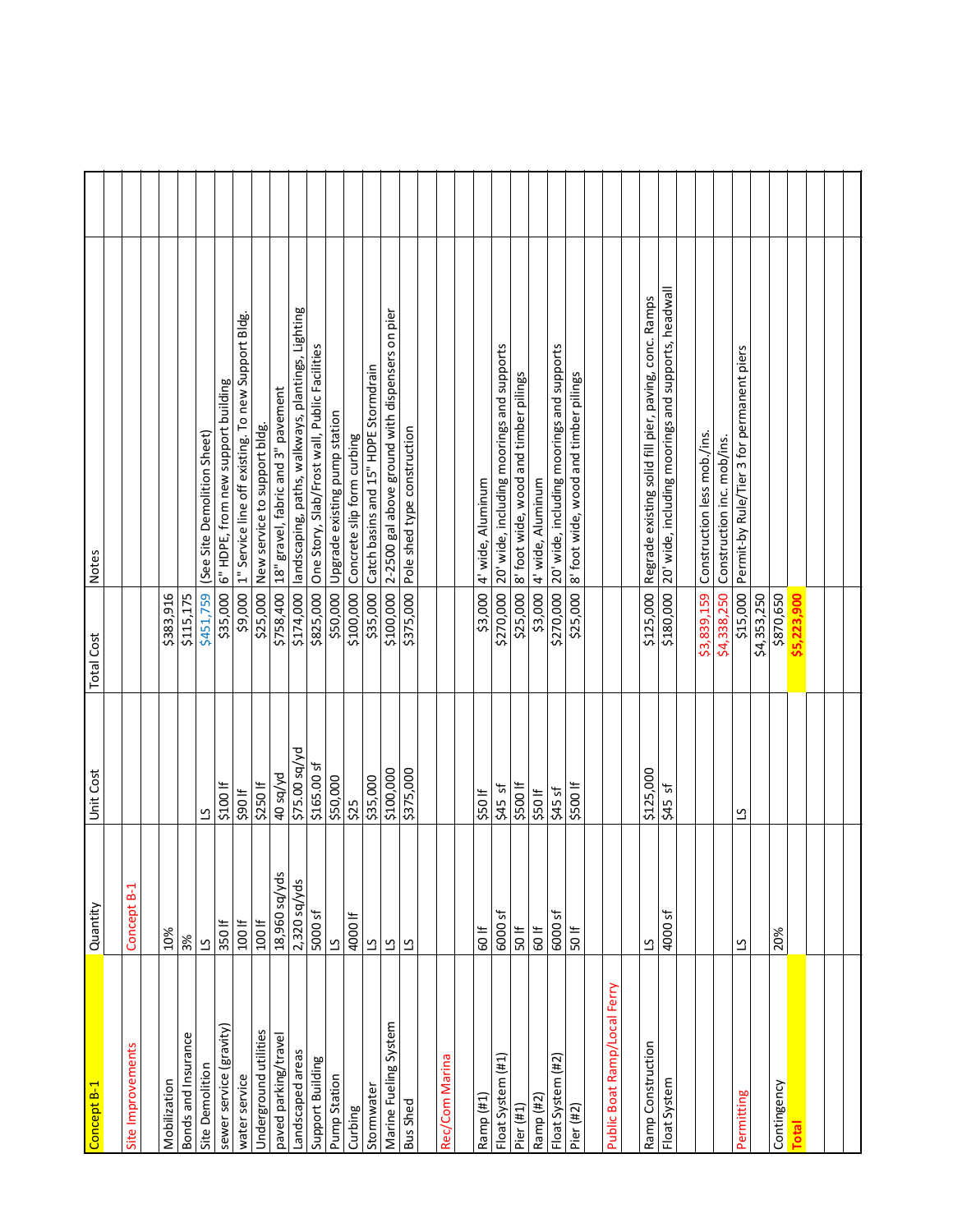| Concept B-2                  | Quantity                 | Unit Cost     | <b>Total Cost</b> | Notes                                                           |  |
|------------------------------|--------------------------|---------------|-------------------|-----------------------------------------------------------------|--|
|                              |                          |               |                   |                                                                 |  |
| Site Improvements            | Concept B-2              |               |                   |                                                                 |  |
| Mobilization                 | 10%                      |               | \$365,216         |                                                                 |  |
| Bonds and Insurance          | 3%                       |               | \$109,565         |                                                                 |  |
| Site Demolition              | $\Omega$                 | $\mathbf{r}$  | \$451,759         | (See Site Demolition Sheet)                                     |  |
| sewer service (gravity)      | 350 lf                   | \$100 If      |                   | \$35,000  6" HDPE, from new support building                    |  |
| water service                | 100 lf                   | 106\$         | \$9,000           | 1" Service line off existing. To new Support Bldg               |  |
| Underground utilities        | 100 lf                   | \$250 lf      | \$25,000          | New service to support bidg.                                    |  |
| paved parking/travel         | 18,960 sq/yds            | bV/ps 04      | \$758,400         | 18" gravel, fabric and 3" pavement                              |  |
| Landscaped areas             | 2,320 sq/yds             | \$75.00 sq/yd | \$174,000         | landscaping, paths, walkways, plantings, Lighting               |  |
| Support Building             | 5,000 sf                 | \$165.00 sf   | \$825,000         | One Story, Slab/Frost wall, Public Facilities                   |  |
| Pump Station                 | $\overline{\mathcal{L}}$ | \$50,000      | \$50,000          | Upgrade existing pump station                                   |  |
| Curbing                      | 4000 lf                  | \$25          | \$100,000         | Concrete slip form curbing                                      |  |
| Stormwater                   | $\overline{c}$           | \$35,000      | \$35,000          | Catch basins and 15" HDPE Stormdrain                            |  |
| Marine Fueling System        | $\overline{c}$           | \$100,000     |                   | \$100,000 2-2500 gal above ground with dispensers on pier       |  |
| <b>Bus Shed</b>              | $\overline{c}$           | \$375,000     |                   | \$375,000 Pole shed type construction                           |  |
|                              |                          |               |                   |                                                                 |  |
| Rec/Com Marina               |                          |               |                   |                                                                 |  |
| Ramp (#1)                    | 60 lf                    | 550           |                   | \$3,000 4' wide, Aluminum                                       |  |
| Float System (#1)            | 6000 sf                  | $545$ sf      | \$270,000         | 20' wide, including moorings and supports                       |  |
| Pier $(#1)$                  | 50 lf                    | \$500 If      | \$25,000          | 8' foot wide, wood and timber pilings                           |  |
| Ramp (#2)                    | 60LF                     | \$50 LF       | \$3,000           | 4' wide, Aluminum                                               |  |
| Float System (#2)            | 2400 sf                  | $$45$ sf      |                   | \$108,000 12" wide, including moorings and supports             |  |
|                              |                          |               |                   |                                                                 |  |
|                              |                          |               |                   |                                                                 |  |
| Public Boat Ramp/Local Ferry |                          |               |                   |                                                                 |  |
| Ramp Construction            | $\overline{c}$           | \$125,000     |                   | \$125,000 Regrade existing solid fill pier, paving, conc. Ramps |  |
| Float System                 | 4000 sf                  | 5<br>\$45     | \$180,000         | 20' wide, including moorings and supports, headwall             |  |
|                              |                          |               |                   |                                                                 |  |
|                              |                          |               | \$3,652,159       | Construction less mob./ins.                                     |  |
|                              |                          |               |                   | \$4,126,940 Construction inc. mob/ins.                          |  |
| Permitting                   | $\mathbf{c}$             | ്വ            | \$15,000          | Permit-by Rule/Tier 3 for permanent piers                       |  |
|                              |                          |               | \$4,141,940       |                                                                 |  |
| Contingency                  | 20%                      |               | \$828,388         |                                                                 |  |
| <b>Total</b>                 |                          |               | \$4,970,328       |                                                                 |  |
|                              |                          |               |                   |                                                                 |  |
|                              |                          |               |                   |                                                                 |  |
|                              |                          |               |                   |                                                                 |  |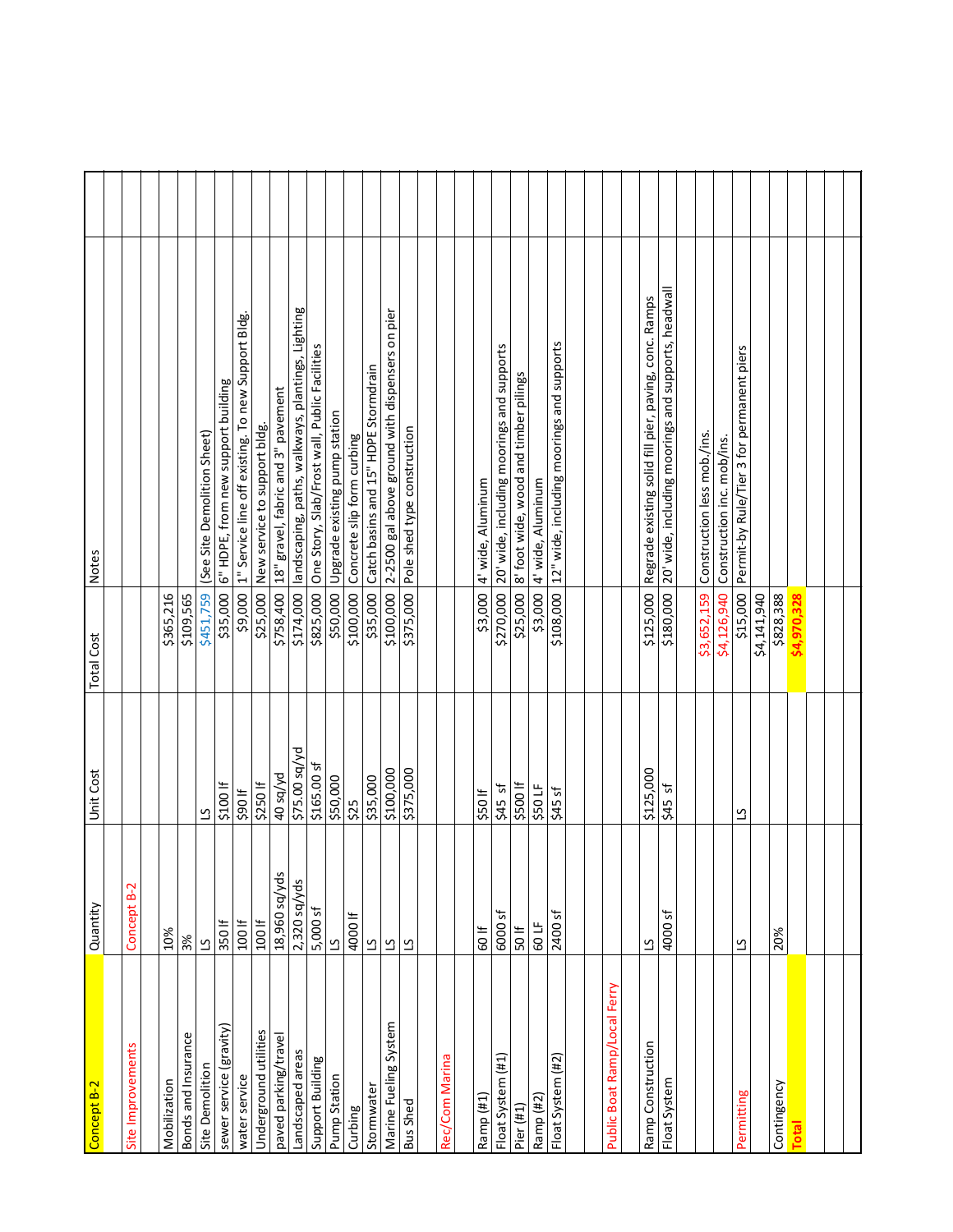| Concept B-3 Quantity         |                          | Unit Cost     | Total Cost  | Notes                                                            |  |
|------------------------------|--------------------------|---------------|-------------|------------------------------------------------------------------|--|
|                              |                          |               |             |                                                                  |  |
| Site Improvements            | Concept B-3              |               |             |                                                                  |  |
| Mobilization                 | 10%                      |               | \$469,116   |                                                                  |  |
| <b>Bonds and Insurance</b>   | 3%                       |               | \$140,735   |                                                                  |  |
| Site Demolition              | $\overline{\mathcal{C}}$ | ്വ            | \$451,759   | (See Site Demolition Sheet)                                      |  |
| sewer service (gravity)      | 350 If                   | \$100 If      | \$35,000    | 6" HDPE, from new support building                               |  |
| water service                | 100 lf                   | \$90 If       |             | \$9,000 1" Service line off existing. To new Support Bldg.       |  |
| Underground utilities        | 100 lf                   | \$250 lf      |             | \$25,000 New service to support bldg.                            |  |
| paved parking/travel         | 18,960 sq/yds            | 40 sq/yd      | \$758,400   | 18" gravel, fabric and 3" pavement                               |  |
| Landscaped areas             | yds<br>$2,320$ sq/       | \$75.00 sq/yd | \$174,000   | landscaping, paths, walkways, plantings, Lighting                |  |
| Support Building             | 5,000 sf                 | \$165.00 sf   | \$825,000   | One Story, Slab/Frost wall, Public Facilities                    |  |
| Pump Station                 | ്വ                       | \$50,000      | \$50,000    | Upgrade existing pump station                                    |  |
| Curbing                      | 4000 lf                  | \$25          | \$100,000   | Concrete slip form curbing                                       |  |
| Stormwater                   | $\overline{\mathcal{C}}$ | \$35,000      | \$35,000    | Catch basins and 15" HDPE Stormdrain                             |  |
| Marine Fueling System        | $\overline{\mathcal{C}}$ | \$150,000     | \$150,000   | 2-5000 gal above ground with dispensers on pier                  |  |
| <b>Bus Shed</b>              | <u>്</u>                 | \$375,000     | \$375,000   | Pole shed type construction                                      |  |
|                              |                          |               |             |                                                                  |  |
| Rec/Com Marina/Cruise Tend   |                          |               |             |                                                                  |  |
| Ramp (#1                     | 60 lf                    | \$50 If       | \$3,000     | 4' wide, Aluminum                                                |  |
| Float System (#1)            | 12,600 sf                | $545$ sf      |             | \$567,000   12' wide, including moorings and supports            |  |
| Pier (#2)                    | 50 lf                    | \$500 lf      | \$25,000    | 8' foot wide, wood and timber pilings                            |  |
| Float System (#2)            | 2000 sf                  | $545$ sf      | \$90,000    | 8' wide including moorings and supports                          |  |
| Wave Attenuators             | 700 If                   | \$500 If      |             | \$350,000 Floating system                                        |  |
| Ramp (#3)                    | 60 If                    | \$50 If       | \$3,000     | Ramp to Cruise Tendering                                         |  |
|                              |                          |               |             |                                                                  |  |
| Foat System (#3)             | 8000 <sub>sf</sub>       | \$45 If       |             | \$360,000 Cruise Tendering, 20' wide, inc. moorings and supports |  |
|                              |                          |               |             |                                                                  |  |
| Public Boat Ramp/Local Ferry |                          |               |             |                                                                  |  |
|                              |                          |               |             |                                                                  |  |
| Ramp Construction            | ്വ                       | \$125,000     | \$125,000   | Regrade existing solid fill pier, paving, conc. Ramps            |  |
| Float System                 | 4000 sf                  | $545$ sf      | \$180,000   | 20' wide, including moorings and supports, headwall              |  |
|                              |                          |               | \$4,691,159 | Construction less mob./ins.                                      |  |
|                              |                          |               | \$5,301,010 | Construction inc. mob/ins.                                       |  |
| Permitting                   | $\overline{\mathcal{C}}$ | ്വ            | \$15,000    | Permit-by Rule/Tier 3 for permanent piers                        |  |
|                              |                          |               | \$5,316,010 |                                                                  |  |
| Contingency                  | 20%                      |               | \$1,063,202 |                                                                  |  |
| <b>Total</b>                 |                          |               | \$6,379,212 |                                                                  |  |
|                              |                          |               |             |                                                                  |  |
|                              |                          |               |             |                                                                  |  |
|                              |                          |               |             |                                                                  |  |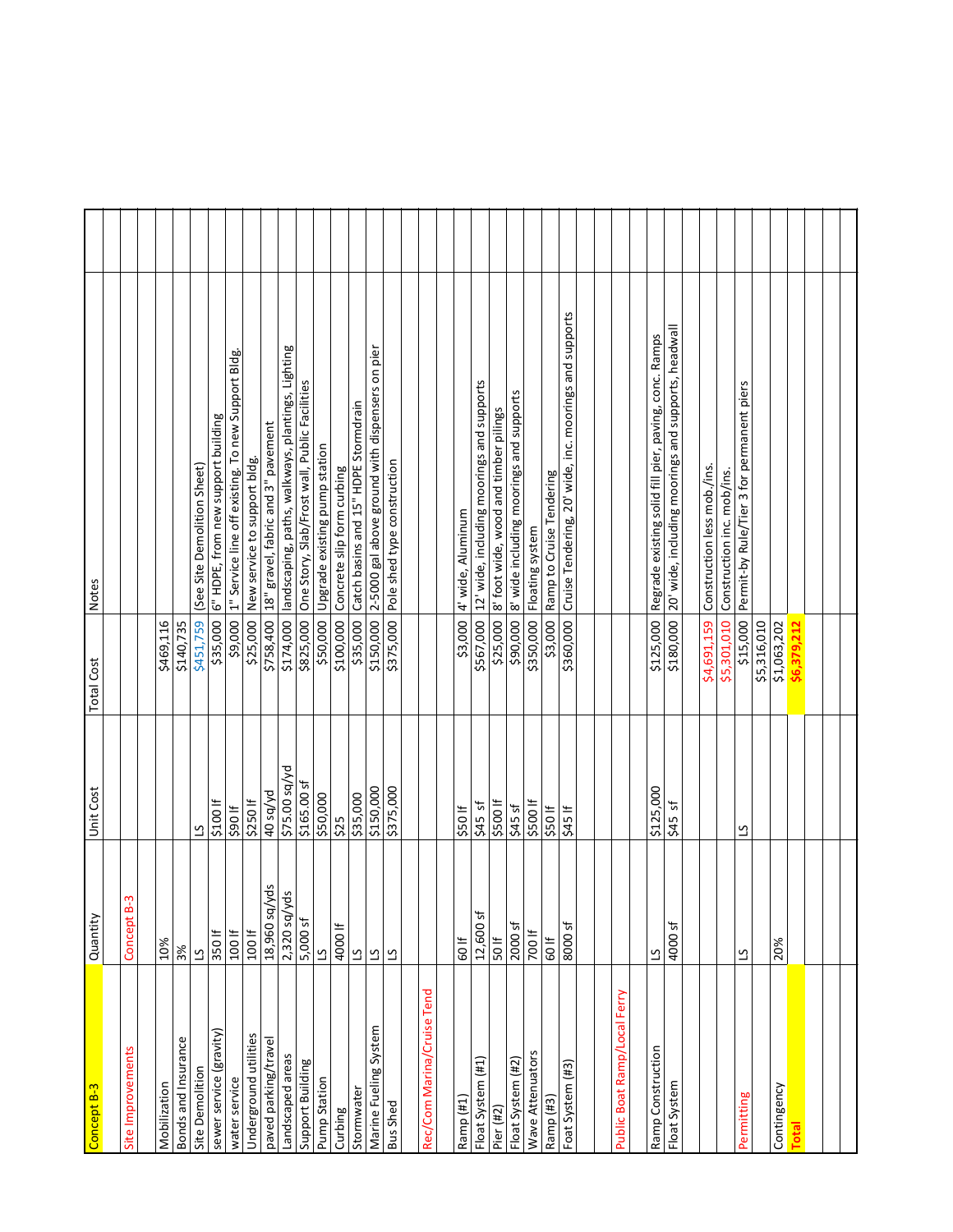| Concept C-1                 | Quantity                | Unit Cost      | Total Cost  | Notes                                                 |  |
|-----------------------------|-------------------------|----------------|-------------|-------------------------------------------------------|--|
|                             |                         |                |             |                                                       |  |
| Site Improvements           | Concept C-1             |                |             |                                                       |  |
|                             |                         |                |             |                                                       |  |
| Mobilization                | 10%                     |                | \$591,221   |                                                       |  |
| Bonds and Insurance         | 3%                      |                | \$177,366   |                                                       |  |
| Site Demolition             | $\overline{c}$          | ്വ             | \$451,759   | (See Site Demolition Sheet)                           |  |
| paved parking/travel        | 15,807 sq/yd            | 40 sq/yd       | \$632,280   | 18" gravel, fabric, 3" pavement                       |  |
| Landscaped areas            | 5,473sq/yd              | \$75.00 sq/yd  | \$410,475   | Landscaping, Paths, Walkways, Plantings, Lighting     |  |
| Support Building (Renov.)   | <b>6000sf</b>           | $$65.50$ sf    | \$393,000   | general renovations of existing building              |  |
| <b>Bus Shed</b>             | 7,500 sf                | \$50.00 sf     | \$375,000   | Pole shed type construction                           |  |
| Support Building (Addition) | 2,500s                  | \$165.00 sf    | \$412,500   | One Story, Slab/frost wall, public facilities         |  |
| Pump Station                | $\overline{c}$          | $\overline{c}$ | \$50,000    | Upgrade existing pump station                         |  |
| Curbing                     | 4000 lf                 | $$25$ If       | \$100,000   | Concrete slip form curbing                            |  |
| Stormwater                  | $\overline{c}$          | ്വ             | \$35,000    | Catch Basins, 15" HDPE Stormdrain                     |  |
| Marine Fuelin System        | $\overline{\mathbf{c}}$ | \$100,000      | \$100,000   | 2-2500 gal above ground with dispensers on pier       |  |
|                             |                         |                |             |                                                       |  |
| Rec/Com Marina/Cruise tend  |                         |                |             |                                                       |  |
|                             |                         |                |             |                                                       |  |
| Ramp (#1)                   | 60 lf                   | \$50 If        | \$3,000     | 4' wide, Aluminum                                     |  |
| Float System (#1)           | 3000 sf                 | $545$ sf       |             | \$286,200 12' wide, including moorings and supports   |  |
| Pier (#1)                   | 50 lf                   | \$500 If       | \$25,000    | 8' foot wide, wood and timber pilings                 |  |
| Ramp (#2)                   | <b>\$00</b>             | \$50 If        | \$3,000     | 4' wide, Aluminum                                     |  |
| Float System (#2)           | 8000 <sub>sf</sub>      | $545$ sf       | \$360,000   | Cruise Tendering, 20 wide, inc. moorings and supports |  |
| Pier (#2)                   | 50 lf                   | \$500 lf       | \$25,000    | 8' foot wide, wood and timber pilings                 |  |
|                             |                         |                |             |                                                       |  |
| Public Boat Ramp            |                         |                |             |                                                       |  |
|                             |                         |                |             |                                                       |  |
| Ramp Construction (new)     | $\overline{c}$          | \$250,000      | \$250,000   | New Public Boat Ramp in new location                  |  |
| International Ferry Docking | $\overline{c}$          | \$2,000,000    | \$2,000,000 | Scope of construction estimated                       |  |
|                             |                         |                |             |                                                       |  |
|                             |                         |                | \$5,912,214 | Construction less mob./ins.                           |  |
|                             |                         |                | \$6,680,801 | Construction inc. mob./ins.                           |  |
| Permitting                  | $\overline{c}$          | ്              | \$30,000    | Tier 3 for project                                    |  |
|                             |                         |                | \$6,710,801 |                                                       |  |
| Contingency                 | 20%                     |                | \$1,342,160 |                                                       |  |
| <b>Total</b>                |                         |                | \$8,052,961 |                                                       |  |
|                             |                         |                |             |                                                       |  |
|                             |                         |                |             |                                                       |  |
|                             |                         |                |             |                                                       |  |
|                             |                         |                |             |                                                       |  |